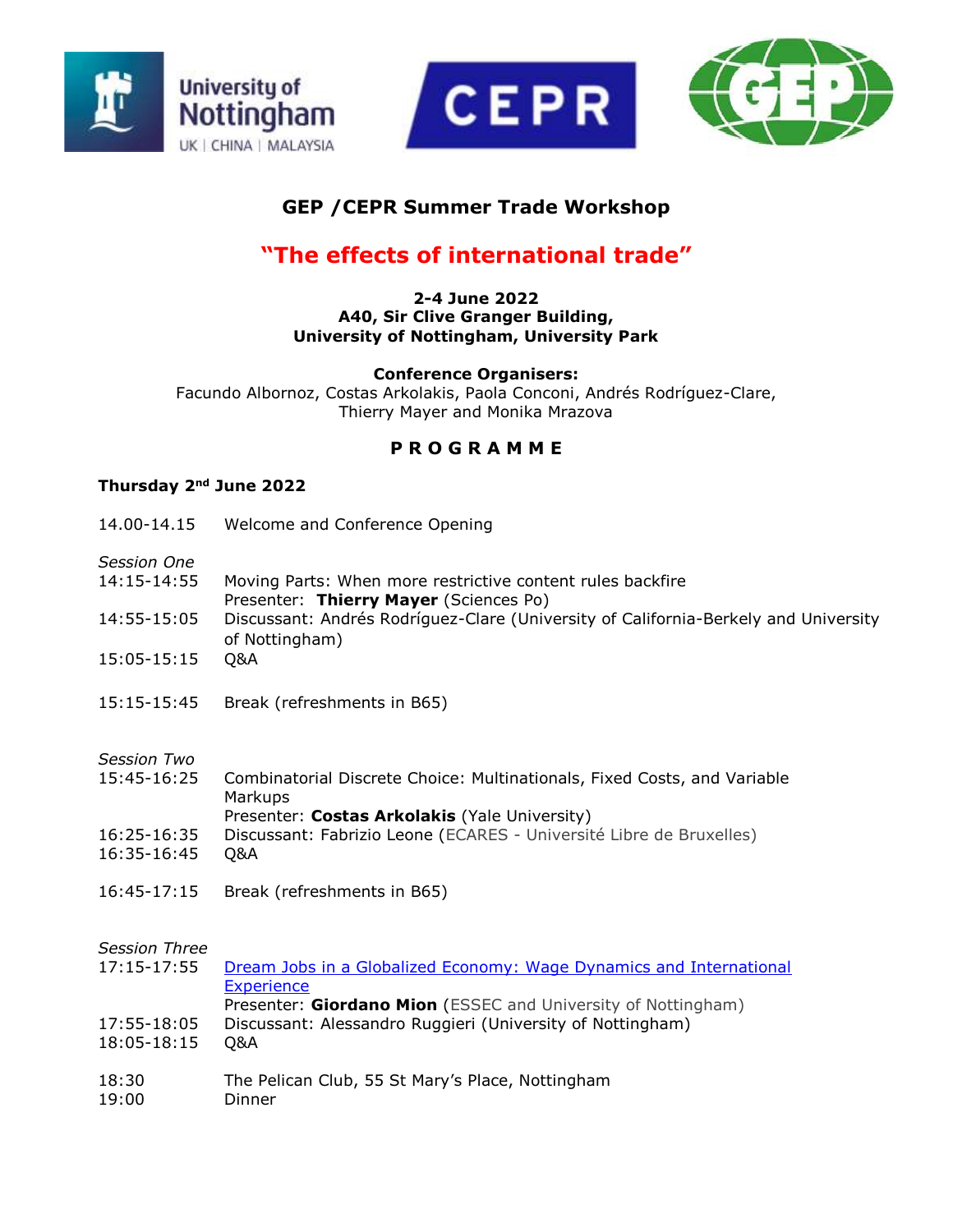### **Friday 3rd June 2022**

| <b>Session Four</b><br>$10:30-11:10$ | <b>Import Liberalization as Export Destruction? Evidence from the United</b>                                                            |
|--------------------------------------|-----------------------------------------------------------------------------------------------------------------------------------------|
|                                      | <b>States</b><br>Presenter: Holger Breinlich (University of Surrey)                                                                     |
| 11:10-11:20                          | Discussant: Thibault Fally (University of California-Berkeley)                                                                          |
| 11:20-11:30                          | Q&A                                                                                                                                     |
| 11.30-12.00                          | Break (refreshments in B65)                                                                                                             |
| <b>Session Five</b>                  |                                                                                                                                         |
| 12:00-12:40                          | Not My Standard? Regulatory Harmony versus Diversity<br>Presenter: Monika Mrazova (University of Geneva)                                |
| 12:40-12:50                          | Discussant: Gonzague Vannoorenberghe (UC Louvain)                                                                                       |
| 12:50-13:00                          | Q&A                                                                                                                                     |
| 13.15-15.00                          | Lunch at Bramleys, Orchard Hotel                                                                                                        |
|                                      |                                                                                                                                         |
| <b>Session Six</b>                   |                                                                                                                                         |
| 15:00-15:40                          | Trading Non-Tradables: The Implications of Europe's Job Posting Policy<br>Presenter: Mathilde Muñoz (University of California-Berkeley) |
| 15:40-15:50                          | Discussant: Dennis Novy (University of Warwick)                                                                                         |
| 15:50-16:00                          | Q&A                                                                                                                                     |
| 16.00-16.30                          | Break (refreshments in B65)                                                                                                             |
| <b>Session Seven</b>                 |                                                                                                                                         |
| 16:30-17:10                          | Responsible Sourcing? Theory and Evidence from Costa Rica<br>Presenter: Jose P. Vasquez (LSE)                                           |
| 17:10-17:20                          | Banu Demir (Bilkent University)                                                                                                         |
| 17:20-17:30                          | Q&A                                                                                                                                     |
| 18:00                                | Drinks at the Vic, Beeston                                                                                                              |
| 19:00                                | Dinner at the Vic, Beeston                                                                                                              |